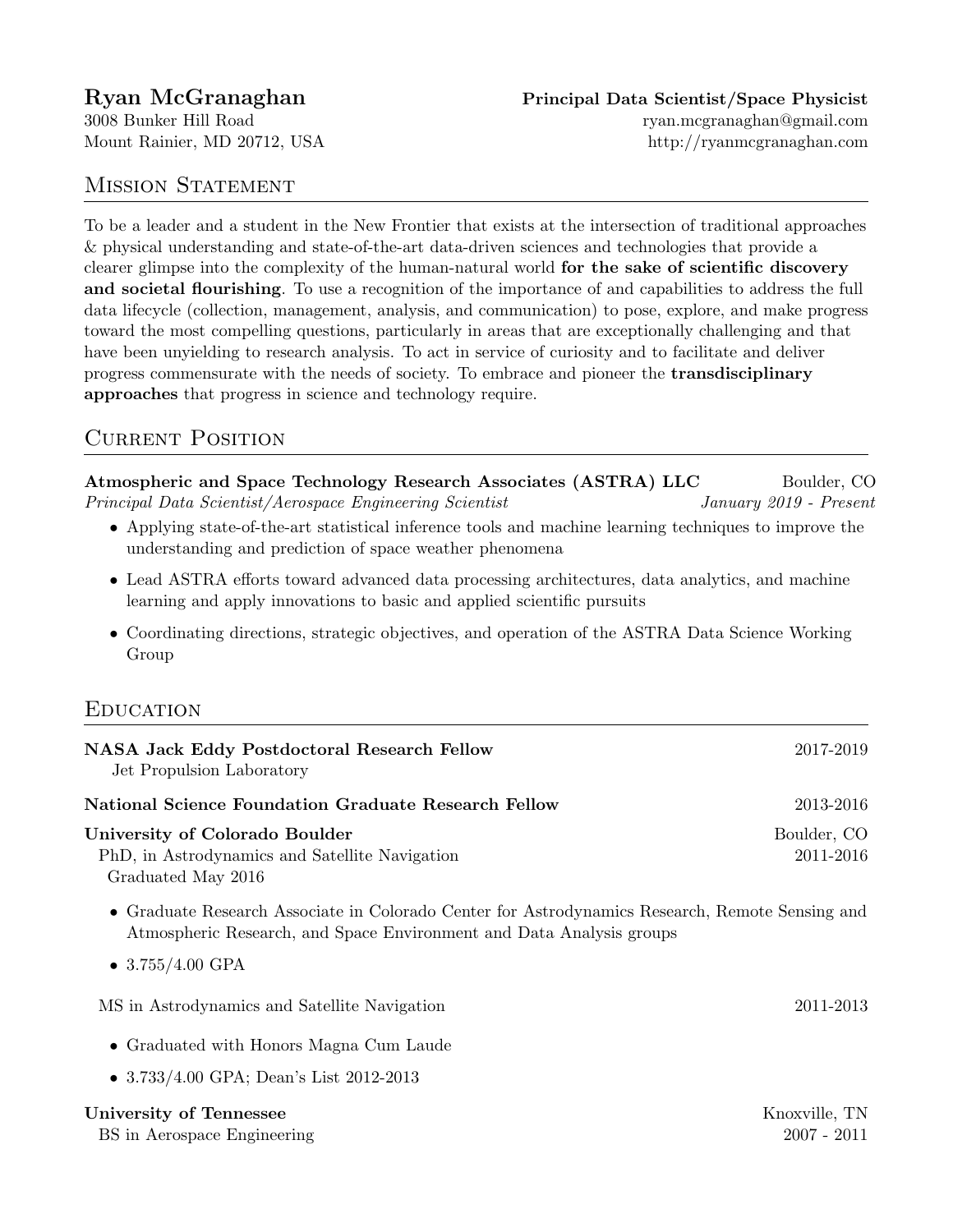- Graduated with Honors Magna Cum Laude
- 3.73/4.00 GPA; Dean's List Fall 2007, Spring 2009, 2010-2011

### Transdiciplinary Science and Engineering Experience

NASA Goddard Space Flight Center Center Center for HelioAnalytics Director of creative partnerships and knowledge architecture May 2020 - Present • Facilitate *transdisciplinary* connections, coordination and communications • Apply knowledge in ways that help the Center, its members, and collaborations flourish • Lead application of new approaches to knowledge representation to benefit modeling and scientific exploration University Corporation for Atmospheric Research Jet Propulsion Laboratory Jack Eddy Postdoctoral Research Fellow January 2017 - January 2019 • Applying state-of-the-art statistical inference tools and machine learning techniques to improve the understanding and prediction of space weather phenomena • Principal Investigator for the JPL Data Science Working Group pilot project 'Stretching Global Navigation Satellite Systems (GNSS) signals for Space Weather Discovery' • Coordinating international collaborations for advanced analyses of the Sun-Earth system New Hampshire NASA Space Grant Visiting Young Scientist Dartmouth College Visiting Research Professor July 2016 - January 2017 • Teaching Designed and taught a graduate-level course on Data Assimilation Techniques at the Thayer School of Engineering • Interdisciplinary Research Coordinated and conducted space science research with the Thayer School of Engineering, Astronomy and Physics Department, and Applied Math Department Frontier Development Laboratory NASA Ames/SETI Institute Top technical expert, advisor, and consultant for space weather team Summers 2017-Present • Coordinate, advise, and lead a radically interdisciplinary team of data scientists and space physicists to develop cutting-edge technologies and models for ionospheric prediction as part of the NASA Frontier Development Laboratory (FDL). Jet Propulsion Laboratory Heliophysics Mission Design Summer School Pasadena, CA June - August 2020 • Instruments Lead Remote Sensing and Atmospheric Research Department University of Colorado Boulder Research Assistant September 2012 - May 2016 • Integrated satellite and ground-based data surrounding solar events to accurately describe the local and global high-latitude ionospheric electrodynamics in Earth's atmosphere Colorado Center for Astrodynamics Research University of Colorado Boulder Research Assistant October 2011 - May 2016 • Linked, Autonomous, Interplanetary Satellite Orbit Navigation (LiAISON)

Characterized the performance of autonomous orbit determination architecture in precise tracking of geosynchronous, lunar-orbiting, interplanetary departure, and noisy manned spacecraft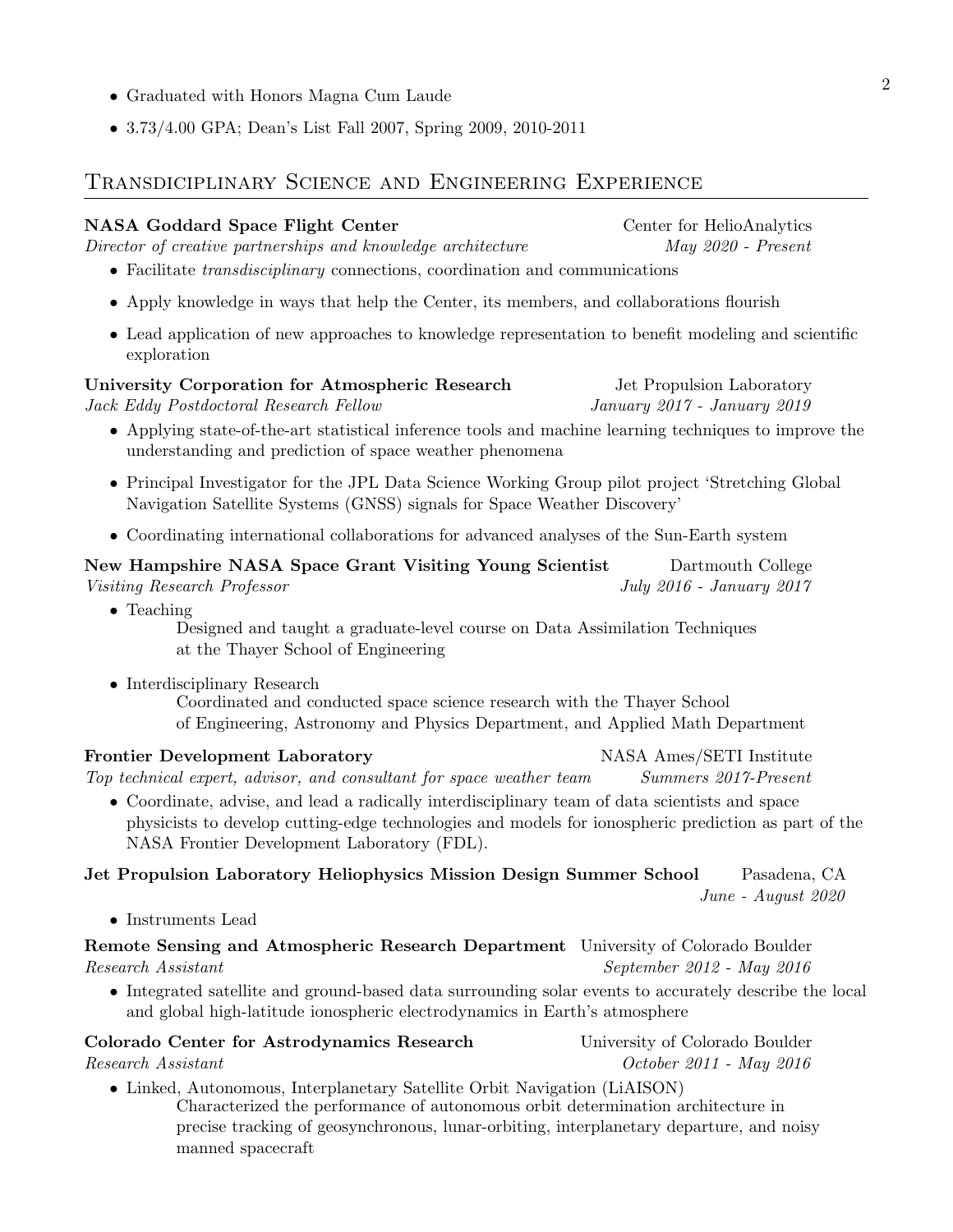| Los Alamos National Laboratory - Space Weather Summer School                                                                                                                                                           | Los Alamos, NM<br>Summer 2014                                   |
|------------------------------------------------------------------------------------------------------------------------------------------------------------------------------------------------------------------------|-----------------------------------------------------------------|
| • Recipient of Vela Fellowship to integrate space weather and data science through data assimilative<br>research focused on characterization of fine spatio-temporal features of the ionosphere-thermosphere<br>system |                                                                 |
| <b>NCAR Advanced Scholars Program Summer Colloquium</b>                                                                                                                                                                | Boulder, CO<br><i>July</i> 2015                                 |
| <b>Jet Propulsion Laboratory Visiting Engineer</b>                                                                                                                                                                     | Pasadena, CA<br>May 2015                                        |
| Jet Propulsion Laboratory Planetary Sciences Summer School                                                                                                                                                             | Pasadena, CA<br>June 2013 - August 2013                         |
| • Lead systems engineer                                                                                                                                                                                                |                                                                 |
| • Principal investigator for magnetospheric science                                                                                                                                                                    |                                                                 |
| High Altitude Observatory Space Weather Summer School                                                                                                                                                                  | Boulder, CO<br><b>July 2013</b>                                 |
| Aerospace Concepts Pty Ltd                                                                                                                                                                                             | Canberra Captal Territory, Australia<br>June 2012 - August 2012 |
| <b>NASA Marshall Space Flight Center</b>                                                                                                                                                                               | Huntsville, AL<br>June 2009 - August 2009                       |
| University of Tennessee - Senior Design                                                                                                                                                                                | Knoxville, TN<br>August 2010 - August 2011                      |
| PRINCIPAL INVESTIGATOR-LED PROJECTS                                                                                                                                                                                    |                                                                 |

# The Heliophysics KNOWledge Network (Helio-KNOW)

- Program: NASA Early Career Investigator Program
- An Open Science approach to space weather research

#### Convergence Hub for the Exploration of Space Science (CHESS)

- Program: National Science Foundation Convergence Accelerator
- https://www.chessscience.com/
- A new *convergent* approach to space weather research
- Only space science project chosen in the Convergence Accelerator

# PRISM Project for Interconnection Analysis

- Program: National Science Foundation Harnessing the Data Revolution
- "Predictive Risk Investigation SysteM (PRISM) for Multi-layer Dynamic Interconnection Analysis"
- https://sites.google.com/view/prism-prj/home
- Represent the space science domain in a transdisciplinary network approach to understanding human-natural systems

# NASA GSFC "Opening Pathways"

May 2019 - Present

May 2019 - Present

February 2021 - Present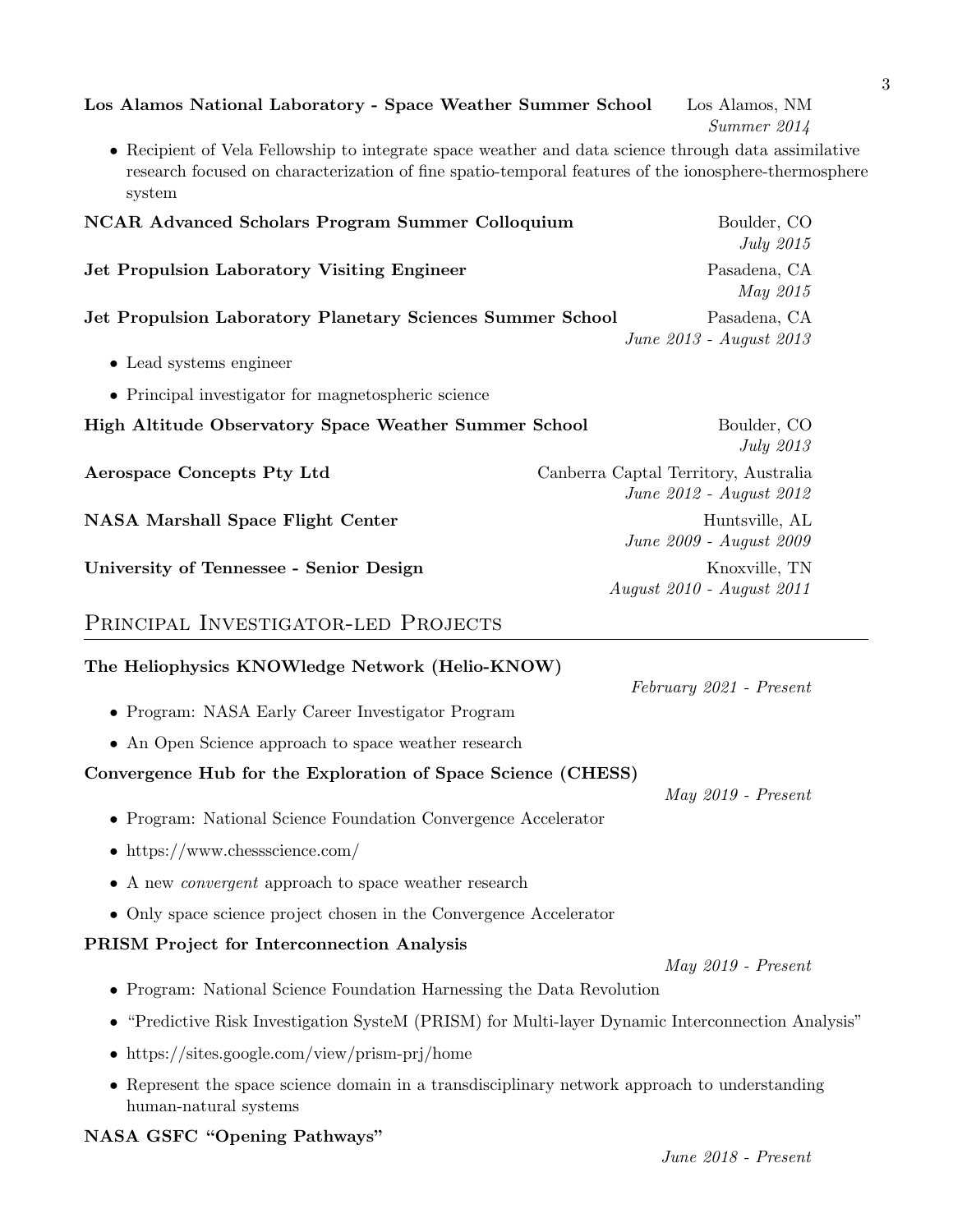- Identify, open, and curate opportunities for next-generation Heliophysics and transdisciplinary science at Goddard Space Flight Center
- Director of creative partnerships and knowledge architecture for the Center for HelioAnalytics
- Liaison and strategic developer for the NASA Frontier Development Laboratory Program

# NASA SBIR: COgnitive Radio Frequency Utilization by Constellations of Spacecrafts (CORUS)

• Led the effort to advance intelligent communication approaches to maximize science data return and resource utilization and ensure resilience in the unpredictable space environment across constellations of satellites

# NASA WHPI Initiative

• Geospace Lead and Coordinator of Digital Infrastructure for the [Whole Heliosphere and Planetary](https://whpi.hao.ucar.edu/) [Interactions \(WHPI\) Initiative](https://whpi.hao.ucar.edu/)

# NASA JPL Data Science Working Group Pilot Project

June 2019 - Present

- "Stretching Global Navigation Satellite Systems (GNSS) signals for space weather discovery"
- Coordinate a transdisciplinary team of space physicists, computer scientists, Earth scientists, and data scientists to advance space weather prediction for GNSS signals

# Teaching Experience

# Dartmouth College Hanover, NH [ENGG-199: Introduction to Data Assimilation](https://engineering.dartmouth.edu/academics/courses/engg199-01/) July 2016 - January 2017 • Crafted and taught a graduate-level course focused on a survey of data assimilation methods applicable across engineering, science, and applied mathematics disciplines

- Offered through the Thayer School of Engineering
- Aerospace Engineering Sciences Department University of Colorado Boulder Teaching Assistant Spring 2016

• Teaching assistant and lecturer for Aerospace Environments and Space Weather course (Course number: ASEN 5335, *[link](http://www.colorado.edu/connect/course/101495)*)

# Publications Revealing Transdisciplinary Achievement

\*Full list available at ORCID: <https://orcid.org/0000-0002-9605-0007>

# Peer Reviewed

- [1] Ryan M. McGranaghan. Determining global ionospheric conductivity in the satellite and data assimilation age and assessing its influence on the Magnetosphere-Ionosphere-Thermosphere system. PhD thesis, University of Colorado Boulder, Boulder, CO, May 2016.
- [2] Ryan M. McGranaghan and J. Ziegler, T. Bloch, S. Hatch, E. Camporeale, K. Lynch, M. Owens, J. Gjerloev, B. Zhang, S. Skone. Toward a next generation particle precipitation model: Mesoscale prediction through machine learning (a case study and framework for progress). Space Weather, n/a(n/a):e2020SW002684. e2020SW002684.

 $A uqus$ 

June 2019 - Present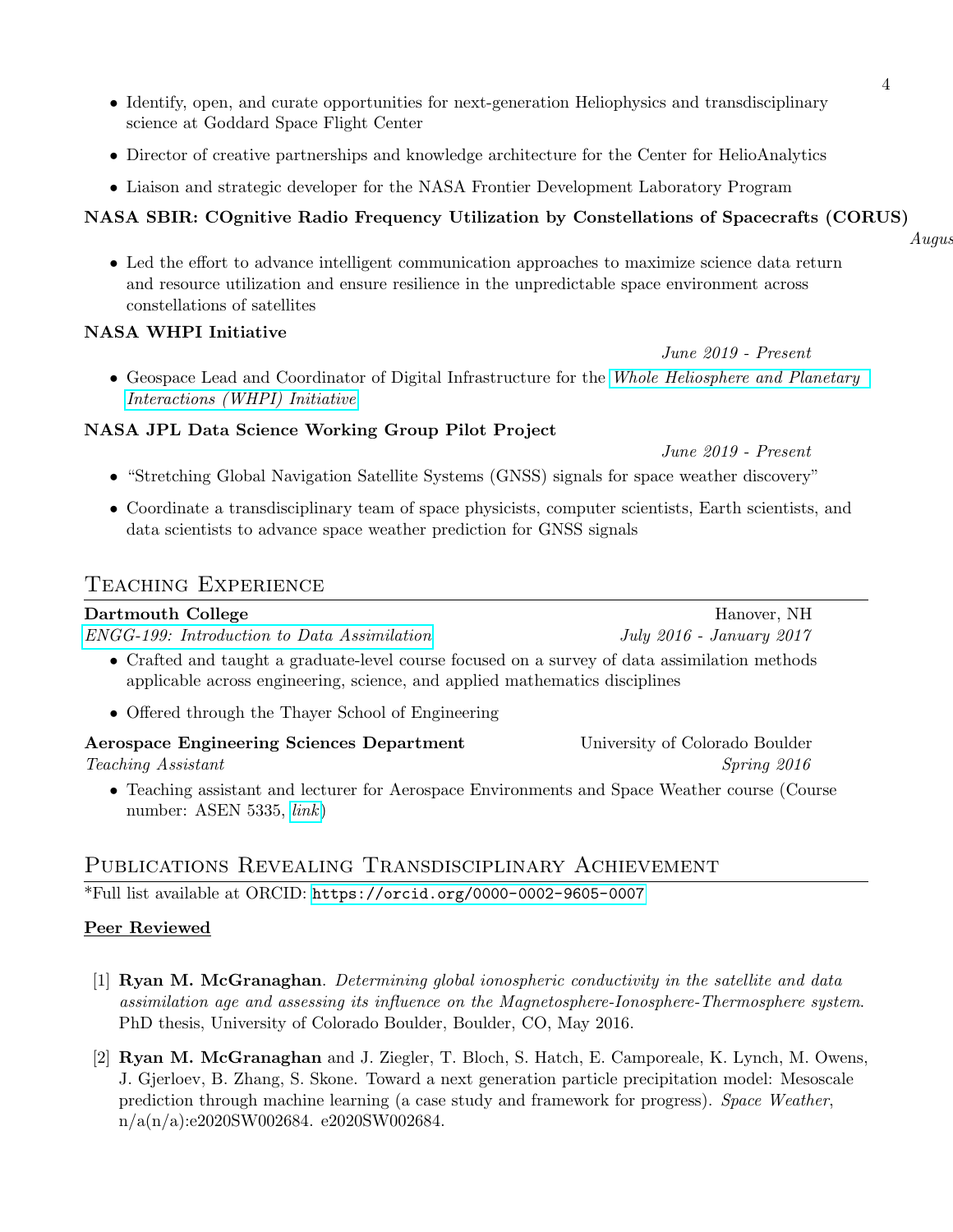- [3] Rebecca Ringuette, Alec Engell, Oliver Gerland, Ryan M. McGranaghan, and Barbara Thompson The DIARieS Ecosystem  $-$  A software ecosystem to simplify Discovery, Implementation, Analysis, Reproducibility, and Sharing of scientific results and environments in Heliophysics. Advances in Space Research. 10.1016/j.asr.2022.05.012.
- [4] A. Probst, Ryan M. McGranaghan, et al. Sun Sailing Polar Orbiting Telescope (SunSPOT): A solar polar imaging mission design. Advances in Space Research. 10.1016/j.asr.2022.04.060.
- [5] Upendran, V., Ryan M. McGranaghan, et al. Global geomagnetic perturbation forecasting using Deep Learning. Space Weather, n/a(n/a):e2022SW003045. 10.1029/2022SW003045.
- [6] J. Ziegler and Ryan M. Mcgranaghan Harnessing expressive capacity of Machine Learning modeling to represent complex coupling of Earth's auroral space weather regimes. 2021 20th IEEE International Conference on Machine Learning and Applications (ICMLA), 1189-1196. 10.1109/ICMLA52953.2021.00193.
- [7] Toshi Nishimura, Ryan M. McGranaghan, and et al. Advances in ionospheric research. In Multiscale Dynamics in the High-Latitude Ionosphere. In Ionosphere Dynamics and Applications (eds C. Huang, G. Lu, Y. Zhang and L.J. Paxton). AGU Monograph: Solar/Heliosphere, chapter 3. American Geophysical Union, 2021. https://doi.org/10.1002/9781119815617.ch3
- [8] A. Kellerman, Ryan M. Mcgranaghan, J. Bortnik, B. Carter, J. Hughes, R. Arrit, K. Venkataramani, C. Perry, J. McCormick, C. Ngwira, M. Cohen, J. Yue Geomagnetically Induced Currents at Middle Latitudes: 1. Quiet-time Variability. Space Weather, n/a(n/a):e2021SW002729. e2021SW002729.
- [9] J. Hughes, Ryan M. Mcgranaghan,A. Kellerman, J. Bortnik, R. Arrit, K. Venkataramani, C. Perry, J. McCormick, C. Ngwira, M. Cohen Revealing Novel Connections Between Space Weather and the Power Grid: Network Analysis of Ground-Based Magnetometer and Geomagnetically Induced Currents (GIC) Measurements. Space Weather, n/a(n/a):e2021SW002727. e2021SW002727 2021SW002727.
- [10] J.P. Che-Castaldo, R. Cousin, SJ Daryanto, Ryan M. Mcgranaghan, et al. Critical Risk Indicators (CRIs) for the electric power grid: a survey and discussion of interconnected effects. Environ Syst Decis, 594–615. https://doi.org/10.1007/s10669-021-09822-2.
- [11] Haines, C. and Owens, M.J., Barnard, L., Lockwood, M., Ruffenach, A., Boykin, K. and Ryan M. McGranaghan. Forecasting Occurrence and Intensity of Geomagnetic Activity with Pattern-Matching Approaches. Space Weather, n/a(n/a):e2020SW002624 2020SW002624. e2020SW002624.
- [12] O. Verkhoglyadova, O., X. Meng, A. J. Mannucci, J. S. Shim, and **Ryan M. McGranaghan**. Evaluation of total electron content prediction using three ionosphere-thermosphere models. Space Weather, n/a(n/a):e2020SW002452. e2020SW002452 2020SW002452.
- [13] P. R. Shreedevi, R. K. Choudhary, Smitha V. Thampi, Sneha Yadav, T. K. Pant, Yiqun Yu, Ryan M. McGranaghan, Evan G. Thomas, Anil Bhardwaj, and A. K. Sinha. Geomagnetic storm induced plasma density enhancements in the southern polar ionospheric region: a comparative study using st. patrick's day storms of 2013 and 2015. Space Weather,  $n/a(n/a)$ :e2019SW002383. e2019SW002383 2019SW002383.
- [14] Qingyu Zhu, Yue Deng, Arthur Richmond, Ryan M. McGranaghan, and Astrid Maute. Impacts of multiscale FACs on the ionosphere-thermosphere system: GITM simulation. Journal of Geophysical Research: Space Physics, 124(5):3532–3542, 2019.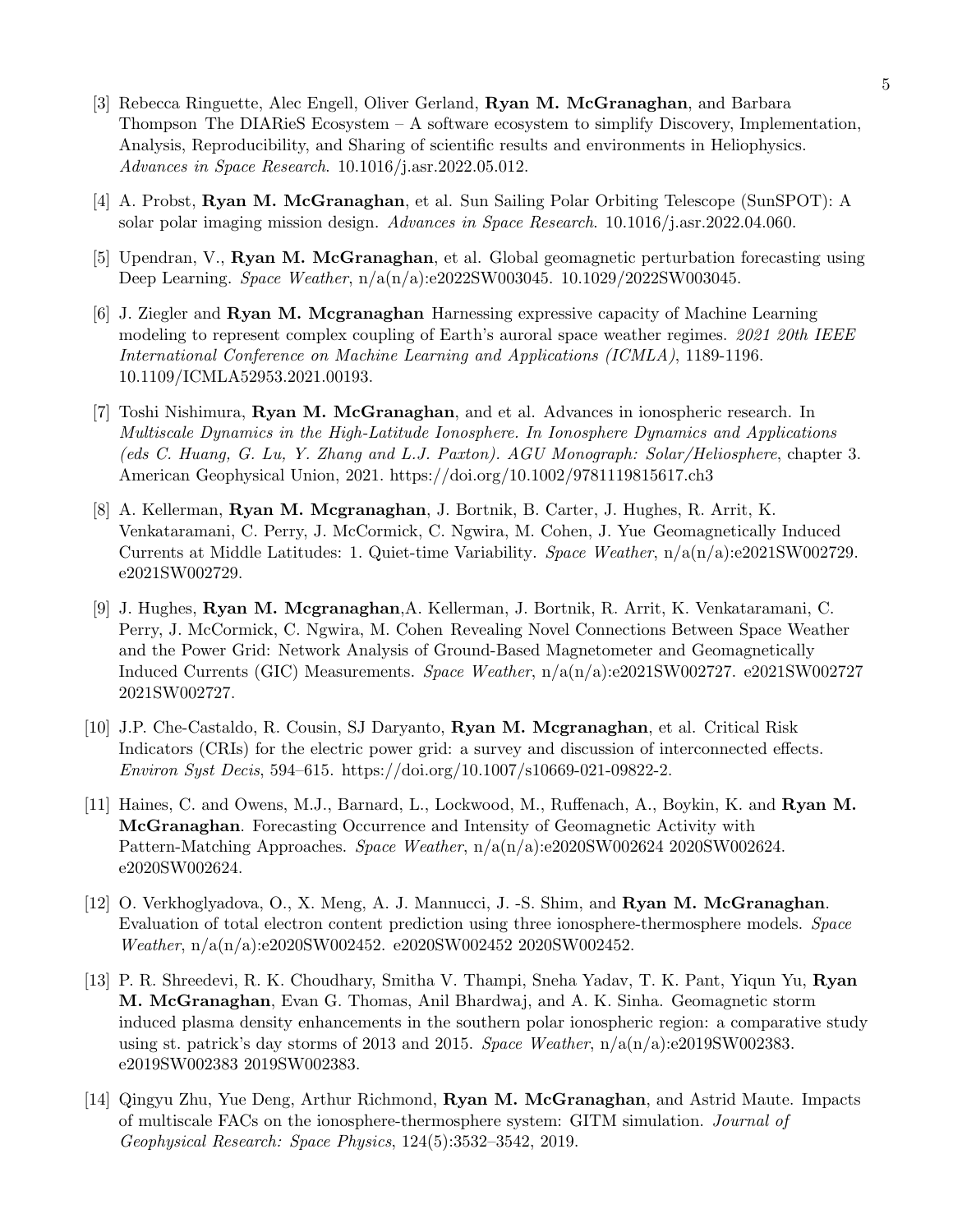- [15] Ryan M. McGranaghan. Scintillation prediction. In Monica Bobra, Chris Holdgraf, James Mason, Paul Wright, Carlos José Díaz Baso, and Ariel Rokem, editors, *HelioML/HelioML: HelioML* 0.2.0 (2019-02-22), chapter 5. February 2019.
- [16] Ryan M. McGranaghan, J. E. Borovsky, and M. Denton. How do we accomplish system science in space? Eos, 99, 2018.
- [17] Ryan M. McGranaghan, Anthony J. Mannucci, Brian D. Wilson, Christian A. Mattmann, and Richard Chadwick. New capabilities for prediction of high-latitude ionospheric scintillation: A novel approach with machine learning. Space Weather, 0, 2018.
- [18] Yiqun Yu, Vania K. Jordanova, Ryan M. McGranaghan, and Stanley C. Solomon. Self-consistent modeling of electron precipitation and responses in the ionosphere: Application to low-altitude energization during substorms. Geophysical Research Letters, 45(13):6371–6381, 2018.
- [19] E. Camporeale, S. Wing, J. Johnson, C. M. Jackman, and Ryan M. McGranaghan. Space Weather in the Machine Learning era: A multi-disciplinary approach. Space Weather, 2018.
- [20] Ryan M. McGranaghan, Asti Bhatt, Tomoko Matsuo, Anthony J. Mannucci, Joshua L. Semeter, and Seebany Datta-Barua. Ushering in a new frontier in geospace through data science. Journal of Geophysical Research: Space Physics, 2017.
- [21] Ryan M. McGranaghan, Anthony J. Mannucci, and Colin Forsyth. A comprehensive analysis of multiscale field-aligned currents: Characteristics, controlling parameters, and relationships. Journal of Geophysical Research: Space Physics, 2017.
- [22] A. J. Mannucci, O. P. Verkhoglyadova, X. Meng, and **Ryan M. McGranaghan**. On the role of neutral flow in field-aligned currents. Annales Geophysicae, 36(1):53–57, 2018.
- [23] Ryan M. McGranaghan, Anthony J. Mannucci, Olga Verkhoglyadova, and Nishant Malik. Finding multiscale connectivity in our geospace observational system: Network analysis of total electron content. Journal of Geophysical Research: Space Physics, 2017.
- [24] Ryan M. McGranaghan, Delores J. Knipp, and Tomoko Matsuo. High-latitude ionospheric conductivity variability in three dimensions. Geophysical Research Letters, 43(15):7867–7877, 2016.
- [25] Ryan M. McGranaghan, Delores J. Knipp, Tomoko Matsuo, and Ellen Cousins. Optimal interpolation analysis of high-latitude ionospheric Hall and Pedersen conductivities: Application to assimilative ionospheric electrodynamics reconstruction. Journal of Geophysical Research: Space Physics, 2016.
- [26] Ryan M. McGranaghan, Delores J. Knipp, Stanley C. Solomon, and Xiaohua Fang. A fast, parameterized model of upper atmospheric ionization rates, chemistry, and conductivity. Journal of Geophysical Research: Space Physics, 120(6):4936–4949, 2015.
- [27] Ryan M. McGranaghan, Delores J. Knipp, Tomoko Matsuo, Humberto Godinez, Robert J. Redmon, Stanley C. Solomon, and Steven K. Morley. Modes of high-latitude auroral conductance variability derived from DMSP energetic electron precipitation observations: Empirical orthogonal function analysis. Journal of Geophysical Research: Space Physics, 2015.
- [28] Siamak Hesar, Jeffrey S. Parker, Jason M. Leonard, Ryan M. McGranaghan, and George H. Born. Lunar far side surface navigation using linked autonomous interplanetary satellite orbit navigation (LiAISON). Acta Astronautica, (AA-D-14-00679R1), 2015.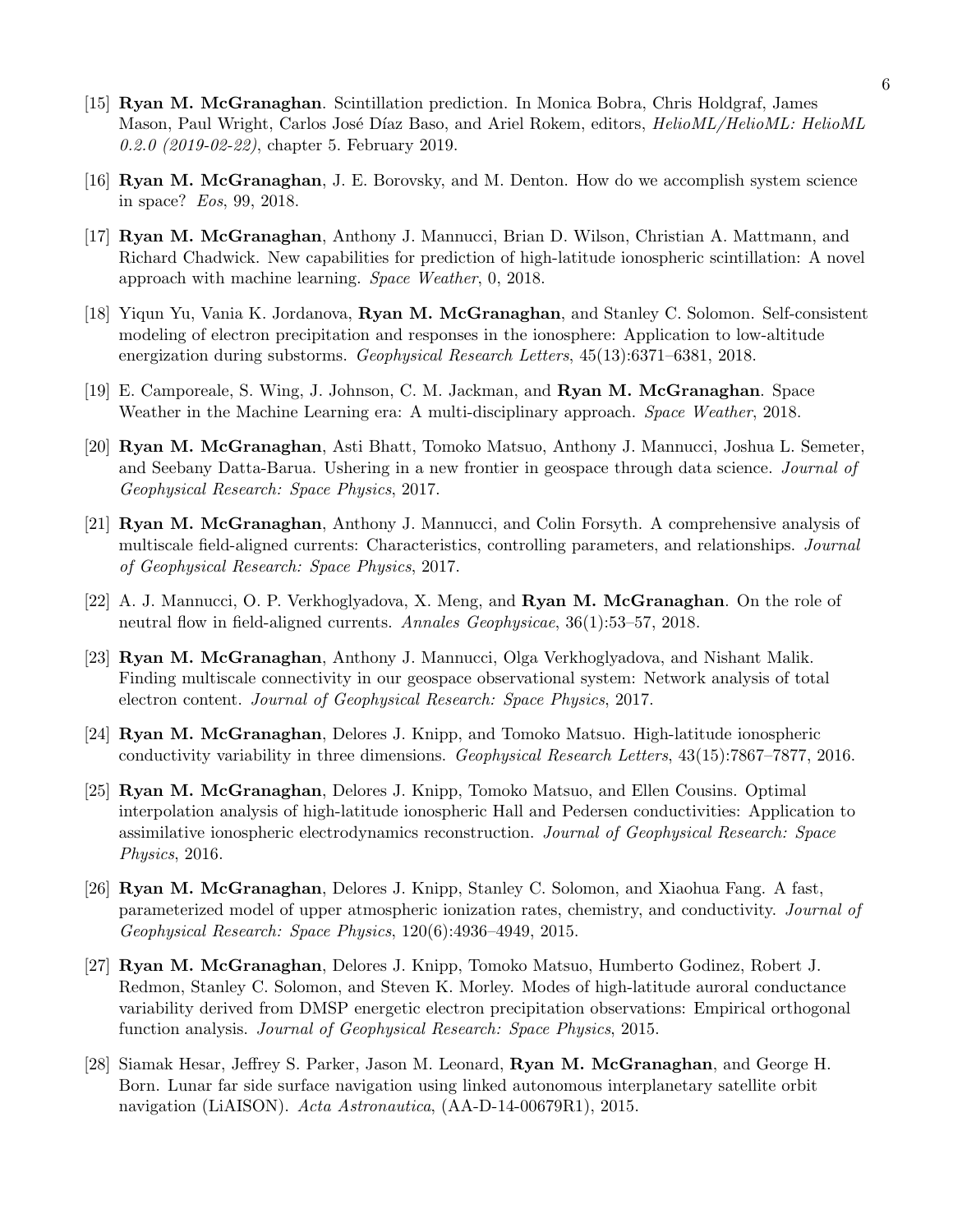- [29] Farah Alibay, Philip Fernandes, Ryan M. McGranaghan, Jason Leonard, and JPL PSSS team. Design of a high-value, low-cost mission to the Neptunian system. In In Proceedings of the 2014 IEEE Aerospace Conference, Big Sky, Montana, Mar. 2014. Jet Propulsion Laboratory.
- [30] Ryan M. McGranaghan, Delores Knipp, Robert McPherron, and Linda A. Hunt. Impact of equinoctial high-speed stream structures on thermospheric responses. Journal of Geophysical Research: Space Weather, 12(001045), 2014.
- [31] Ryan M. McGranaghan, Brent Sagan, Gemma Dove, Aaron Tullos, James Evans Lyne, and J.P. Emery. A survey of mission opportunities to trans-neptunian objects. Advances in the Astrodynamical Sciences Series, 142(CP11-615), 2012.
- [32] Ryan M. McGranaghan, Brent Sagan, Gemma Dove, Aaron Tullos, James Evans Lyne, and J.P. Emery. A survey of mission opportunities to trans-neptunian objects. Journal of the British Interplanetary Society, 64(296M), 2011.

#### Non-Peer Reviewed

- [1] Ryan M. McGranaghan, SJ Klein, A. Cameron, Agnes, E. Young, S. Schonfeld,A. Higginson, R. Ringuette, A. Halford, C. Bard, A. Narock, B. Thompson,. The need for a Space Data Knowledge Commons. Structuring Collective Knowledge Journal, https://knowledgestructure.pubpub.org/pub/space-knowledge-commons August 2021.
- [2] Ryan M. McGranaghan. Next generation particle precipitation: Mesoscale prediction through machine learning (a case study and framework for progress). arXiv, arXiv:2011.10117v1. January 2021.
- [3] Joseph Hughes and Ryan M. McGranaghan, Adam Kellerman, Robert Arritt, Jacob Bortnik, Morris Cohen, Karthik Venkataramani, Chigo Ngwira, and Charles Perry. Revealing Novel Connections Between Space Weather and the Power Grid: Network Analysis of Ground-Based Magnetometer and Geomagnetically Induced Currents (GIC) Measurements. essoar. doi: 10.1002/essoar.10505933.1. January 2021.
- [4] Cogan Shimizu, Ryan M. McGranaghan, Aaron Eberhart, and Adam C. Kellerman. Towards a Modular Ontology for Space Weather Research. arXiv, arXiv:2009.12285. September 2020.
- [5] Ryan M. McGranaghan, Adam Kellerman, Robert Arritt, Jacob Bortnik, Morris Cohen, Karthik Venkataramani, Jackson McCormick, Joseph Hughes, Chigo Ngwira, and Charles Perry. The heliophysics and space weather open knowledge network: The convergence hub for the exploration of space science (chess). Earth and Space Science Open Archive, page 15, 2020.
- [6] Ryan M. McGranaghan, Daniel Crichton, Richard Doyle, Barbara Thompson, and Madhulika Guhathakurta. Antidisciplinary: Tackling the technical and social challenges to data science-driven discovery. Earth and Space Science Open Archive, page 1, 2020.
- [7] Ryan M. McGranaghan, Enrico Camporeale, Kristina Lynch, Jesper Gjerloev, Téo Bloch, Spencer Hatch, Binzheng Zhang, Pete Riley, Mathew Owens, Yuri Shprits, and et al. Novel approaches to geospace particle transfer in the digital age: Progress through data science. Earth and Space Science Open Archive, page 1, 2020.
- [8] Anthony Mannucci, Delores Knipp, Huixin Liu, Ryan M. McGranaghan, Xing Meng, Surjalal Sharma, Bruce Tsurutani, and Olga Verkhoglyadova. A Chapman Conference on Space Weather: Recommendations for the Community, February 2020.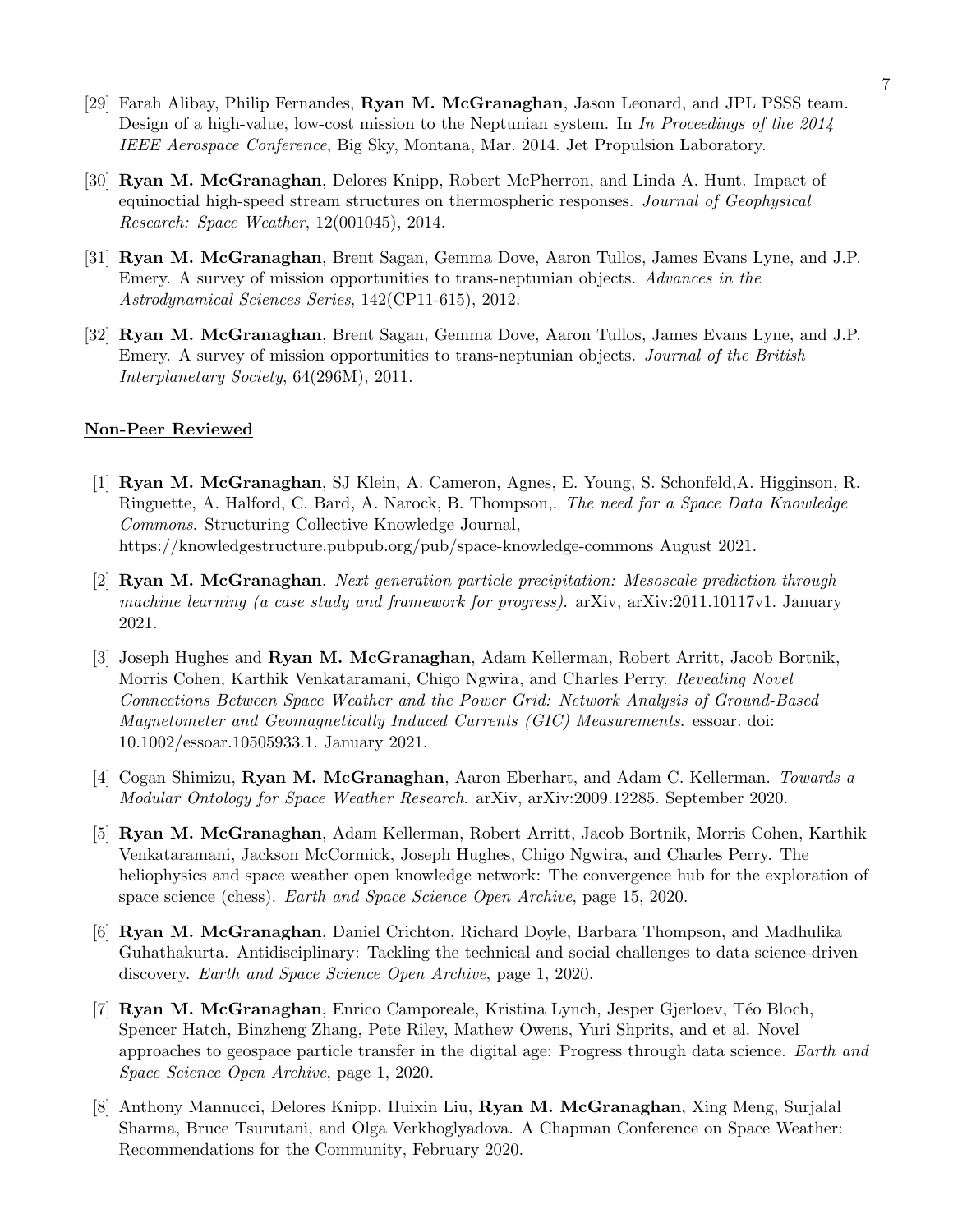- [9] Anthony Mannucci, Delores Knipp, Huixin Liu, Ryan M. McGranaghan, Surja Sharma, Xing Meng, Bruce Tsurutani, and Olga Verkhoglyadova. The Scientific Challenge of Space Weather Forecasting: Chapman Conference Introduction, February 2020.
- [10] Ryan M. McGranaghan, H. Godinez, S. Morley, D. Knipp, and T. Matsuo. Global high-latitude conductivity modeling: New data and improved methods. Los Alamos Space Weather Summer School Research Reports, http://www.swx-school.lanl.gov/papers/report2014.pdf, 2014.
- [11] Ryan M. McGranaghan, Jason M. Leonard, Jeffrey S. Parker, George H. Born, Ann Dietrich, and Siamak Hesar. LiAISON tracking for a lunar far-side sample return mission. In In Proceedings of the 24th Annual AIAA/AAS Spaceflight Mechanics Meeting, number 14-432, Santa Fe, NM, Jan. 2014. University of Colorado at Boulder.
- [12] Siamak Hesar, Ryan M. McGranaghan, Jeffrey S. Parker, Jason M. Leonard, Kohei Fujimoto, and George H. Born. Application of LiAISON orbit determination architecture in navigating a rover on the lunar surface. In In Proceedings of the AAS Astrodynamics Specialist Conference, number AAS 13-738, Hilton Head, SC, Aug. 2013. University of Colorado at Boulder.
- [13] Jason M. Leonard, Jeffrey S. Parker, Rodney L. Anderson, Ryan M. McGranaghan, Kohei Fujimoto, and George H. Born. Supporting crewed lunar exploration with LiAISON navigation. In In Proceedings of the 35th AAS Guidance and Control Conference, number AAS 13-053, Breckenridge, Colorado, February 2013. University of Colorado at Boulder and Jet Propulsion Laboratory.
- [14] Ryan M. McGranaghan, Jason Leonard, Jeffrey Parker, George Born, Kohei Fujimoto, and Rodney Anderson. Interplanetary departure stage navigation by means of LiAISON orbit determination architecture. In Proceedings of the 23rd Annual AIAA/AAS Spaceflight Mechanics Meeting, number 13-207. American Astronautical Society, 2013/02/11 2013.
- [15] Jeffrey Parker, Ryan M. McGranaghan, Jason Leonard, George Born, Kohei Fujimoto, and Rodney Anderson. Navigating a crewed lunar vehicle using LiAISON. In Proceedings of the 23rd Annual AIAA/AAS Spaceflight Mechanics Meeting, number 13-330. American Astronautical Society, 2013/02/11 2013.
- [16] Jeffrey Parker, Rodney Anderson, George Born, Kohei Fujimoto, Jason Leonard, and Ryan M. McGranaghan. Navigation between geosynchronous and lunar L1 orbiters. In Proceedings of the AIAA/AAS Astrodynamics Specialist Conference. American Institute of Aeronautics and Astronautics, 2012/10/11 2012.
- [17] Jason Leonard, Ryan M. McGranaghan, Jeffrey Parker, George Born, Kohei Fujimoto, and Rodney Anderson. LiAISON-supplemented navigation for geosynchronous and lunar L1 orbiters. In Proceedings of the AIAA/AAS Astrodynamics Specialist Conference. American Institute of Aeronautics and Astronautics, 2012/10/11 2012.
- [18] Kohei Fujimoto, Jason Leonard, Ryan M. McGranaghan, Jeffrey Parker, Rodney Anderson, and George Born. Simulating the LiAISON navigation concept in a GEO + Earth-Moon halo constellation. In Proceedings of the 23rd International Symposium on Space Flight Dynamics, Pasadena, CA, Oct - Nov 2012. Jet Propulsion Laboratory.
- [19] Ryan M. McGranaghan, Brent Sagan, Gemma Dove, Aaron Tullos, J. E. Lyne, and Joshua P. Emery. A survey of mission opportunities to trans-neptunian objects. In Proceedings of the AAS/AIAA Astrodynamics Specialists Conference, number AAS 11-615. American Institute of Aeronautics and Astronautics, August 2011.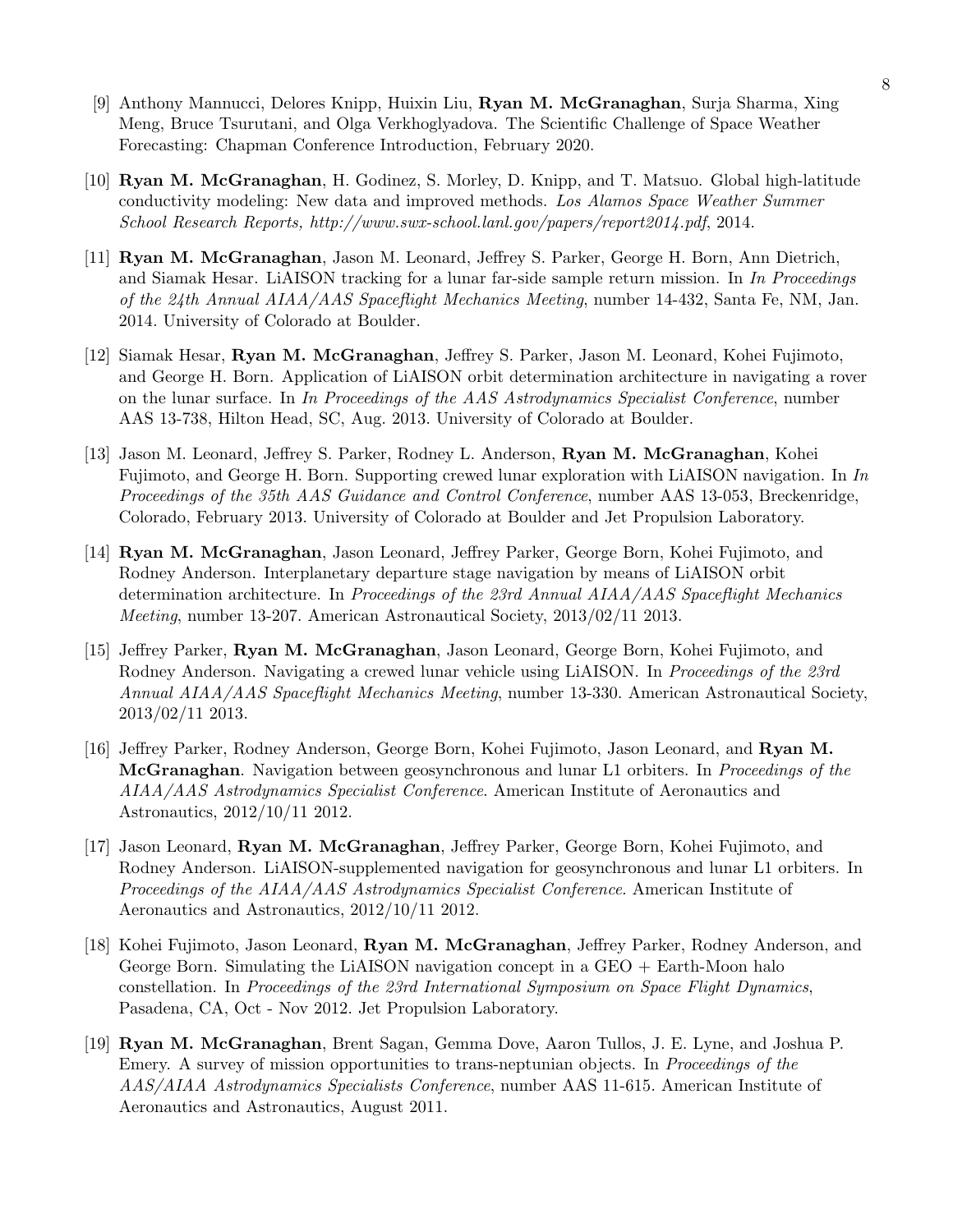#### Community Leadership, Guidance, and Service

| NASA Living With a Star Program Analysis Group (LPAG)                                                                                                                                                                          |  |
|--------------------------------------------------------------------------------------------------------------------------------------------------------------------------------------------------------------------------------|--|
|                                                                                                                                                                                                                                |  |
| New Jersey Institute of Technology's Institute for Space Weather Sciences (ISWS)                                                                                                                                               |  |
|                                                                                                                                                                                                                                |  |
|                                                                                                                                                                                                                                |  |
| Living With a Star Jack Eddy Symposium - Chair of the Steering Committee 2020 - Present                                                                                                                                        |  |
| Super Magnetometer Initiative (SuperMAG) - Steering Committee 2018 - Present                                                                                                                                                   |  |
| Network for Earth-space Research, Education and Innovation with Data (NEREID) - Council 2021 - Present                                                                                                                         |  |
| Associate Editor - Journal of Space Weather and Space Climate 2020 - Present                                                                                                                                                   |  |
| Member - CEDAR Diversity, Equity, and Inclusion Initiative 2020 - Present                                                                                                                                                      |  |
| Whole Heliosphere and Planetary Interactions (WHPI) Initiatve - Geospace Lead 2019 - Present                                                                                                                                   |  |
|                                                                                                                                                                                                                                |  |
|                                                                                                                                                                                                                                |  |
| Communications Editor - Data Science in Science Journal (Changel and Communications Editor - Data Science in Science Journal (Changel and Changel and Communications Editor - Data Science in Science Journal (Changel and Cha |  |
| Associate Editor - Journal of Space Weather and Space Climate 2021 - Present                                                                                                                                                   |  |
| Review Editor - Frontiers in Astronomy and Space Sciences 2021 - Present                                                                                                                                                       |  |
|                                                                                                                                                                                                                                |  |
|                                                                                                                                                                                                                                |  |
| Journal Reviewer - JGR Space Physics, GRL, Annales Geophysicae, Frontiers in Astronomy,                                                                                                                                        |  |
| Space Weather, Journal of Space Weather and Space Climate, Risk Analysis 2015 - Present                                                                                                                                        |  |
|                                                                                                                                                                                                                                |  |

#### Selected Data and Software Development

R. M. McGranaghan (2019-ongoing development): Resources, tools, and best practices for data science-for-science education, development, and action. This repository is a community-curated resource that serves researchers in the Earth and Space Sciences (or any discipline) interested to learn about data science and machine learning and to find the most efficacious tools to guide their use. It includes curated lists of resources, challenge data sets and use cases that have applied them effectively, and actionable advice on how to get started.

R. M. McGranaghan, Mannucci, Anthony; Mattmann, Chris; Wilson, Brian; Chadwick, Richard (2018): Jupyter notebook script to demonstrate the use of the machine learning databases and analysis for Journal of Geophysical Research: Space Physics manuscript: "New capabilities for prediction of high-latitude ionospheric scintillation: A novel approach with machine learning.". figshare. Dataset.

R. M. McGranaghan, ryan.mcgranaghan@colorado.edu; https://orcid.org/0000-0002-9605-0007; Mannucci, Anthony; http://orcid.org/0000-0003-2391-8490; Mattmann, Chris; et al. (2018): Machine learning databases used for Journal of Geophysical Research: Space Physics manuscript: "New capabilities for prediction of high-latitude ionospheric scintillation: A novel approach with machine learning.". figshare. Dataset.

Extended list available on [GitHub: rmcgranaghan](https://github.com/rmcgranaghan)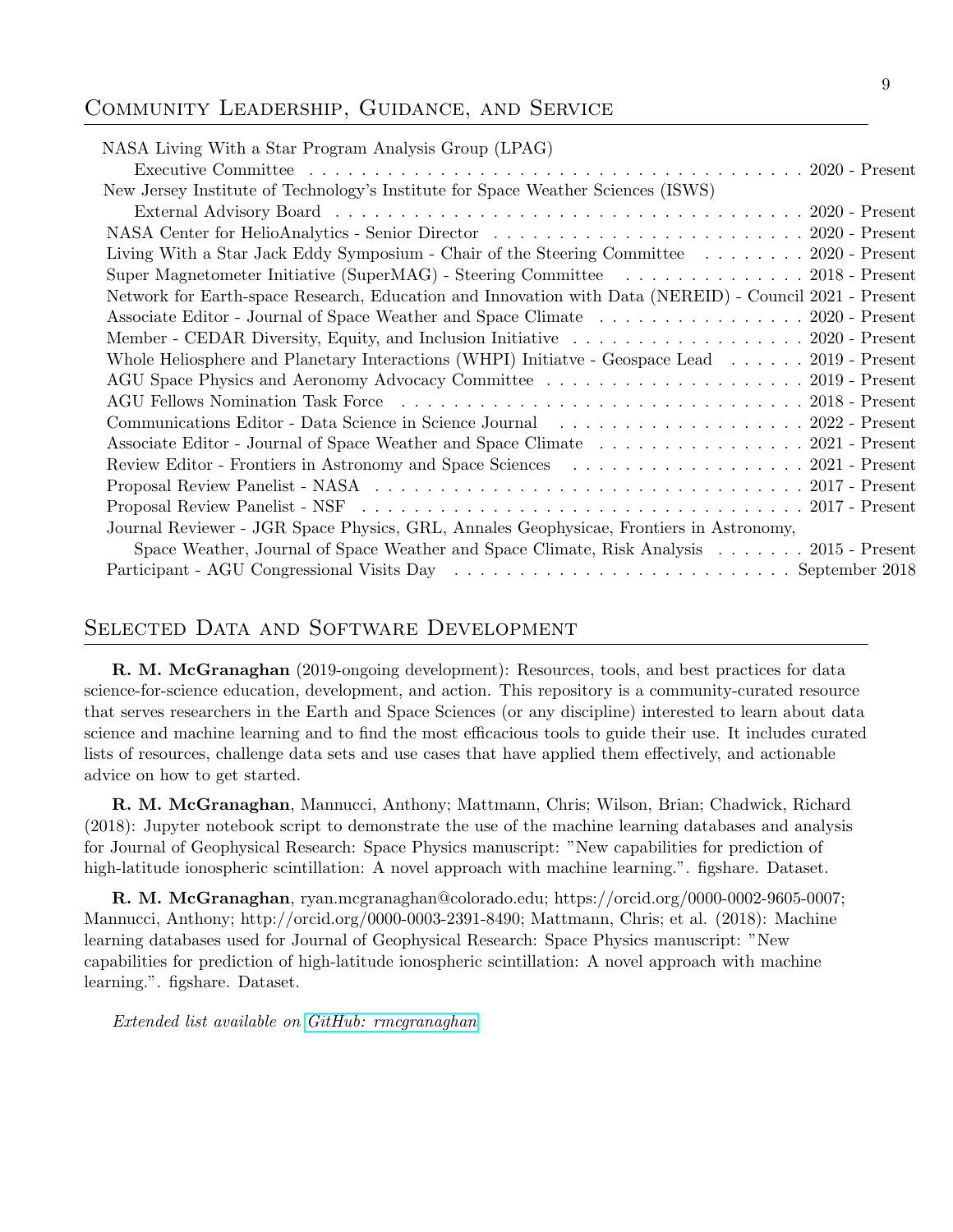# SELECTED AWARDS, GRANTS & HONOURS

| PI or Co-I on over 12 funded proposals (between 2013-present).                                               |                 |
|--------------------------------------------------------------------------------------------------------------|-----------------|
| Recognized as an Early Career pioneer in Heliophysics                                                        |                 |
| through NASA Early Career Investigator Program 2021 - Present                                                |                 |
| University Center for Atmospheric Research/NASA Living                                                       |                 |
|                                                                                                              |                 |
|                                                                                                              |                 |
| 27 <sup>nd</sup> International Union of Geodesy and Geophysics                                               |                 |
| Young Scientist Award                                                                                        | 2019            |
| Principle Investigator NASA Jet Propulsion Laboratory Data                                                   |                 |
| Science Working Group Pilot Project - "Stretching GNSS signals for space weather discovery" 2018             |                 |
|                                                                                                              | 2019            |
| 32 <sup>nd</sup> Union of Radio Science General Assembly and                                                 |                 |
|                                                                                                              |                 |
| Selected as New Leader in Space Science                                                                      |                 |
|                                                                                                              |                 |
| Lorentz Workshop Space Weather: A multi-disciplinary approach Invited participant                            | 2017            |
| New Hampshire NASA Space Grant Visiting Young Scientist (also contained a series of 2016)                    |                 |
|                                                                                                              |                 |
| 1st place: Coupling Energetics and Atmospheric Dynamics Student Poster Competition                           | 2016            |
| Outstanding Student Paper Award (top 3-5%) - AGU Fall Meeting San Francisco, CA                              | 2015            |
|                                                                                                              |                 |
| Most Outstanding Student Presentation - NASA Living With a Star Meeting 2014                                 |                 |
| 3rd International Conference on GPS Radio Occultation - Taipei, Taiwan 2016                                  |                 |
| 1. Selected Student Representative                                                                           |                 |
| 2. Outstanding Student Award                                                                                 |                 |
| Los Alamos National Laboratory Space Weather Summer School Vela Fellow Summer 2014                           |                 |
| Best Presentation: Los Alamos National Laboratory Space Weather Summer School Summer 2014                    |                 |
| Top $5/100$ : Coupling Energetics and Atmospheric Dynamics Student Poster Competition                        | 2014            |
|                                                                                                              |                 |
| Best Group Presentation: NASA MSFC Internship Program Summer 2009                                            |                 |
| SELECTED PROFESSIONAL COMMUNICATION/ORGANIZATION EXPERIENCE                                                  |                 |
| Public Lectures/Communication                                                                                |                 |
| Origins Podcast - Host and Producer                                                                          | 2019-Present    |
| McGranaghan, R., A podcast exploring the pivotal moments in thought-leaders' trajectories                    |                 |
|                                                                                                              |                 |
| NASA in Silicon Valley Podcast - Guest                                                                       | May 25, 2018    |
| Mountain View, CA - NASA Ames Research Center                                                                |                 |
| McGranaghan, R., Lika Guhathakurta and Ryan McGranaghan Talk About Space Weather                             |                 |
| NASA Headquarters Seminar                                                                                    | May 16, 2018    |
| Washington, D.C.                                                                                             |                 |
| McGranaghan, R., The importance of weather in space and how data science will help us understand             |                 |
| it                                                                                                           |                 |
|                                                                                                              |                 |
| National Academy of Sciences: Committee on Solar and Space Physics (CSSP)<br>Fall Meeting - Washington, D.C. | October 6, 2016 |
| McGranaghan, R., <i>Ionospheric Data Assimilation</i>                                                        |                 |
|                                                                                                              |                 |
| Ignite Boulder - Boulder, CO                                                                                 | May 19, 2016    |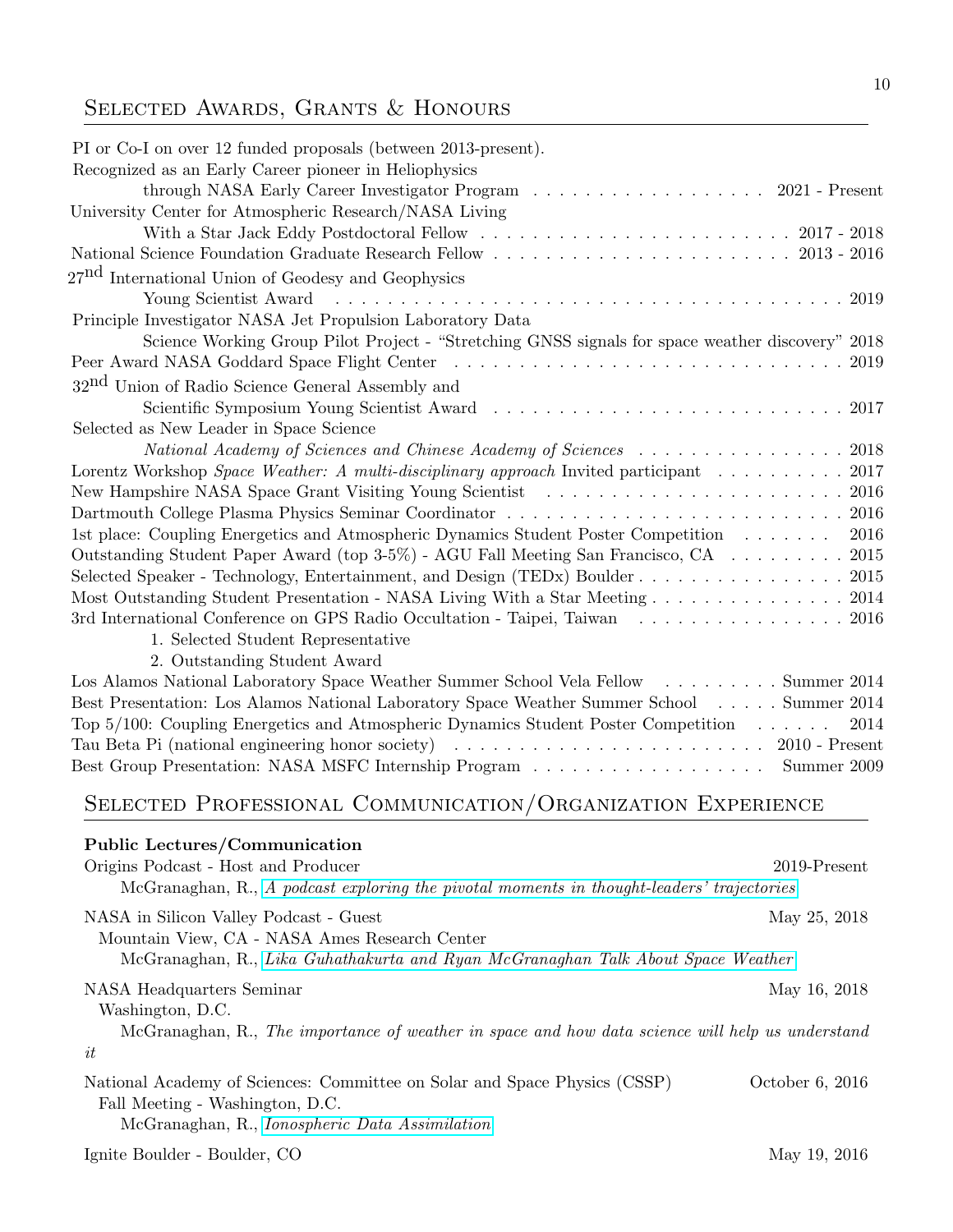|                                                                                                                                                                                                                                                                                                                                               | 11               |
|-----------------------------------------------------------------------------------------------------------------------------------------------------------------------------------------------------------------------------------------------------------------------------------------------------------------------------------------------|------------------|
| McGranaghan, R., Our space is a place with weather                                                                                                                                                                                                                                                                                            |                  |
| High Altitude Observatory (HAO) 75th Anniversary - Boulder, CO<br>McGranaghan, R., Living with a star                                                                                                                                                                                                                                         | September, 2015  |
| TEDx University of Colorado Boulder (TEDxCU) - Boulder, CO<br>McGranaghan, R., Living with a star                                                                                                                                                                                                                                             | April 11, 2015   |
| <b>Selected Organizational Experience</b>                                                                                                                                                                                                                                                                                                     |                  |
| National Science Foundation Machine Learning in Geospace Exploratory Committee<br>McGranaghan, R. Coupling, Energetics, and Dynamics of Atmospheric Regions (CEDAR) Liaison                                                                                                                                                                   | $2020$ - Present |
| NASA Data Infrastructure Workshop Organizing Committee - Virtual                                                                                                                                                                                                                                                                              | May, 2021        |
| NASA Second AI and Data Science Workshop for Earth and Space Sciences Program Committee -<br>Virtual                                                                                                                                                                                                                                          | February, 2021   |
| First Jack Eddy Cross-Disciplinary Symposium on Sun-Climate Research Organizing Committee -<br>Virtual                                                                                                                                                                                                                                        | June, 2021       |
| American Geophysical Union (AGU) Fall Meeting - Washington, DC<br>McGranaghan, R. Town Hall Session Convener: Antidisciplinary: Science and Engineering in the                                                                                                                                                                                | December, 2019   |
| Digital Age<br>McGranaghan, R. Session Convener: Space Weather Across the Solar System: New Progress and the<br>Whole Heliosphere and Planetary Interactions (WHPI) Initiative<br>McGranaghan, R. Session Convener: Machine Learning in Space Weather                                                                                         |                  |
| International Space Sciences Institute (ISSI) - Bern, Switzerland<br>McGranaghan, R. Project Coordinator and Principal Investigator: Novel approaches to multiscale<br>geospace particle transfer: Improved understanding and prediction through uncertainty quantification and<br>machine learning                                           | 2019             |
| American Geophysical Union (AGU) Fall Meeting - Washington, DC<br>McGranaghan, R. Town Hall Session Convener: Data Science and a New Scientific Frontier in Space<br><i>Science</i>                                                                                                                                                           | December, 2018   |
| McGranaghan, R. Session Convener: Convergence in Space Physics and Earth Science: Discovery<br>Through Machine Learning<br>McGranaghan, R. Session Convener: Machine Learning in Space Weather                                                                                                                                                |                  |
| NASA Goddard Workshop on Artificial Intelligence - Greenbelt, MD<br>McGranaghan, R. Organizer                                                                                                                                                                                                                                                 | November, 2018   |
| Exploring Systems-Science Techniques for the Earth's Magnetosphere-Ionosphere-Thermosphere - Los<br>Alamos, NM<br>McGranaghan, R. Session Convener: Machine Learning in Geospace                                                                                                                                                              | July, 2018       |
| American Geophysical Union (AGU) Fall Meeting - New Orleans, LA<br>McGranaghan, R. Session Convener: Frontier Solar-Terrestrial Science Enabled by the Combination<br>of Data-Driven Techniques and Physics-Based Understanding                                                                                                               | December, 2017   |
| Lorentz Workshop, Space Weather: A multi-disciplinary approach - Leiden, Netherlands<br>McGranaghan, R. Session Convener: Machine Learning for Space Weather                                                                                                                                                                                  | 2017             |
| Coupling, Energetics, and Dynamics of Atmospheric Regions (CEDAR)<br>Summer Meeting 2020 - McGranaghan, R. Session Convener: Data Science in CEDAR: Progress,<br>Capacity-Building, and Traversing Disciplines<br>Summer Meeting 2019 – McGranaghan, R. Session Convener: The challenge, opportunity, and art of<br>data science for geospace |                  |
|                                                                                                                                                                                                                                                                                                                                               |                  |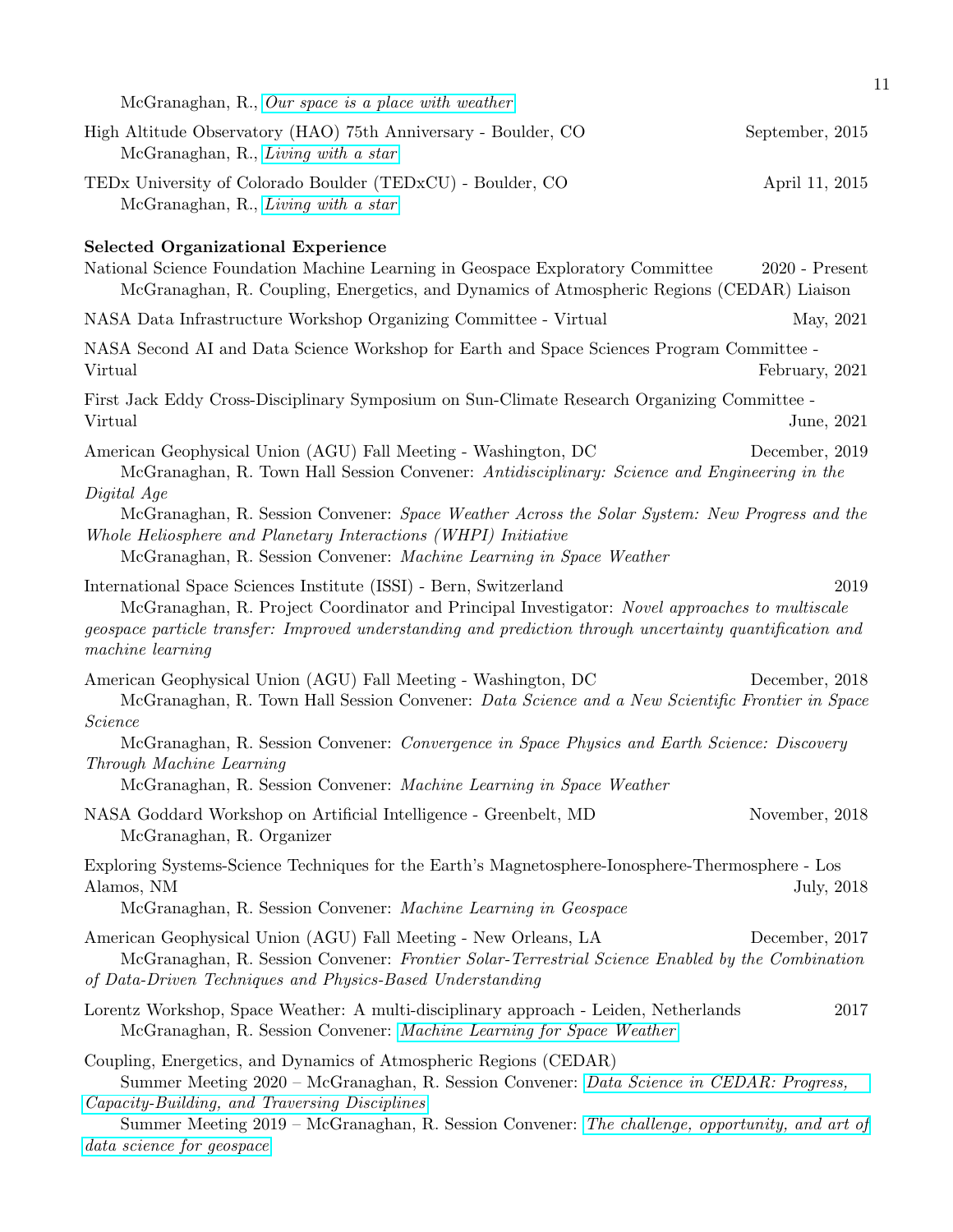Summer Meeting 2018 – McGranaghan, R. Session Convener: [Next Generation Systems Science](http://cedarweb.vsp.ucar.edu/wiki/index.php/2017_Workshop:Next_generation_systems_science)

### Volunteer Work

| Mentor: Boulder Valley School District   |
|------------------------------------------|
|                                          |
|                                          |
| Executive Board Member: Students for the |
|                                          |
|                                          |
|                                          |

#### Memberships

# PROFESSIONAL AND CONTINUING EDUCATION

- Project leadership and principal investigator role: NASA Jet Propulsion Laboratory Planetary Science Summer School, NASA Jet Propulsion Laboratory Heliophysics Mission Design School, NASA PI Launchpad, Science Traceability Matrix, requirements and flowdown, networking across institutions and public and private sectors, storytelling
- Data science: Earth Science Informatics Partners (ESIP), NASA Center for HelioAnalytics, NASA Frontier Development Laboratory
- Science communication and teaching: Curriculum development, public communication, AGU Space Physics and Aeronomy Advocacy Committee, Podcasting
- Information representation: Relational and graph databases, knowledge graphs, data infrastructure
- Cross- and trans-disciplinary collaboration: Science of Team Science, NSF Convergence Program, NSF Harnessing the Data Revolution Program, Founder of 'Flourishing Salons' series, Founder of 'AGU Art @ the Science' initiative, MIT Media Lab, Santa Fe Institute
- Web programming and development: Front-end/user design, integrative data analysis systems, rapid prototyping, HTML, Java, d3.js

# Technical Skills

- Programming Languages: Experienced with Python, Matlab, L<sup>AT</sup>FX, Fortran, Satellite Tool Kit  $(STK)$ ,  $C++$
- High Performance Computing: Apache Spark, Hadoop Distributed File System, Cloud computing, Map-Reduce Paradigm